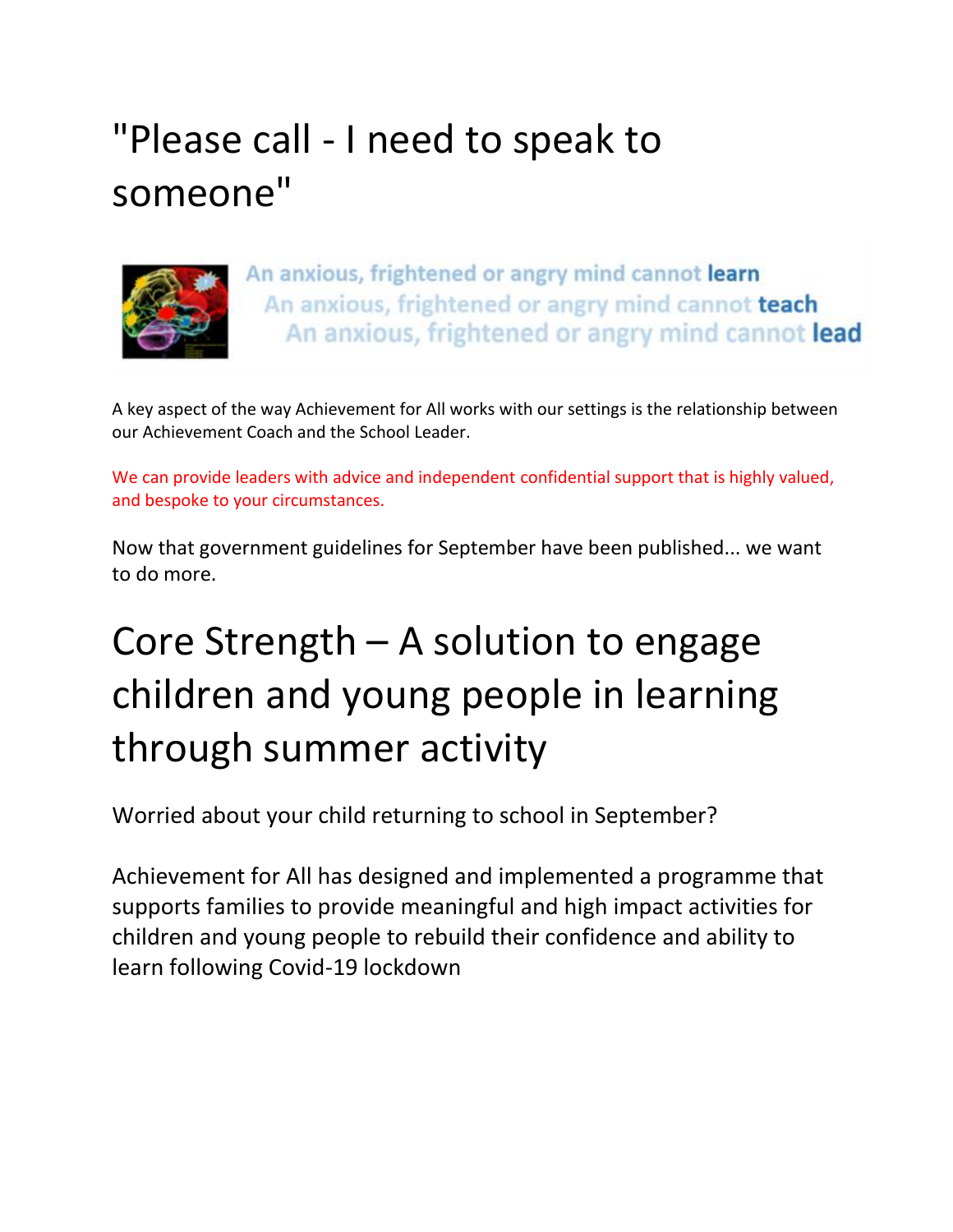# Core Strength – A tool kit to engage children and young people in learning through summer activity

Achievement for All, a not for profit charity supports families to provide meaningful and high impact activities for children and young people to rebuild their confidence and ability to learn following Covid-19 lockdown, as described by a six-year-old below -



How does Core Strength support parents?

- A framework that builds the confidence and ability to learn
- A framework that is accessible, easy to understand and apply in the home
- A tool that acknowledges and celebrates learning wherever and however it takes place
- Easily understood and internalised by children and young people of all ages and all abilities

• An approach that will help children and young people to become re-motivated and learning ready again for formal schooling in September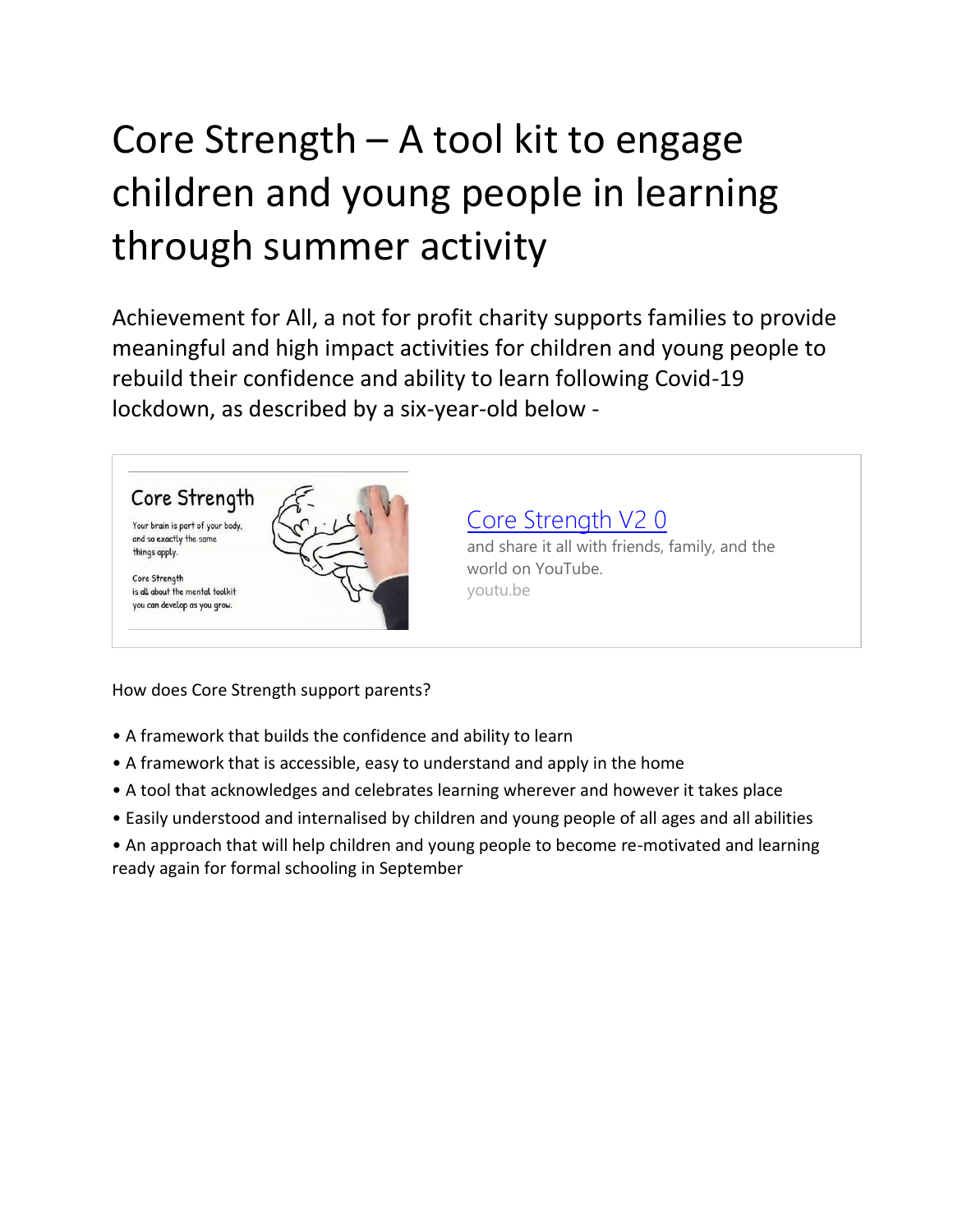#### **FREE RESOURCES:**

Primary / Secondary / FE Colleges / Parents and Carers

[https://res.afa3as.org.uk/CoreStrength/CS\\_Resources/index.html](https://res.afa3as.org.uk/CoreStrength/CS_Resources/index.html)

### **Covid-19 Leadership Support**

We are offering highly focused high impact support programmes that address critical Covid-19 issues facing education communities here and now:

- Engaging positively with the hardest-to-reach families in terms of re-establishing learning
- Provision to close the gap
- Core strength (re-building learning in a new and engaging way to support wellbeing)
- Digital technologies to transform learning, particularly with EAL and new migrant families

For the first time, we are offering new settings an opportunity to access *any* of our professional development modules in small, highly focused packages.

#### <https://afaeducation.org/covid-19-leadership-support/>



### **Deep Leadership**

Finally, we re-emphasie our commitment to putting **wellbeing at the heart of learning**, starting with the school leader.

The world is at war with a virus, and it is no exaggeration to describe your school as one of the battlegrounds.

The levels of stress and anxiety become toxic and can be crippling, and until humanity develops a magic bullet a single droplet carried in the air could have a devastating impact on those in your care, staff, children and families.